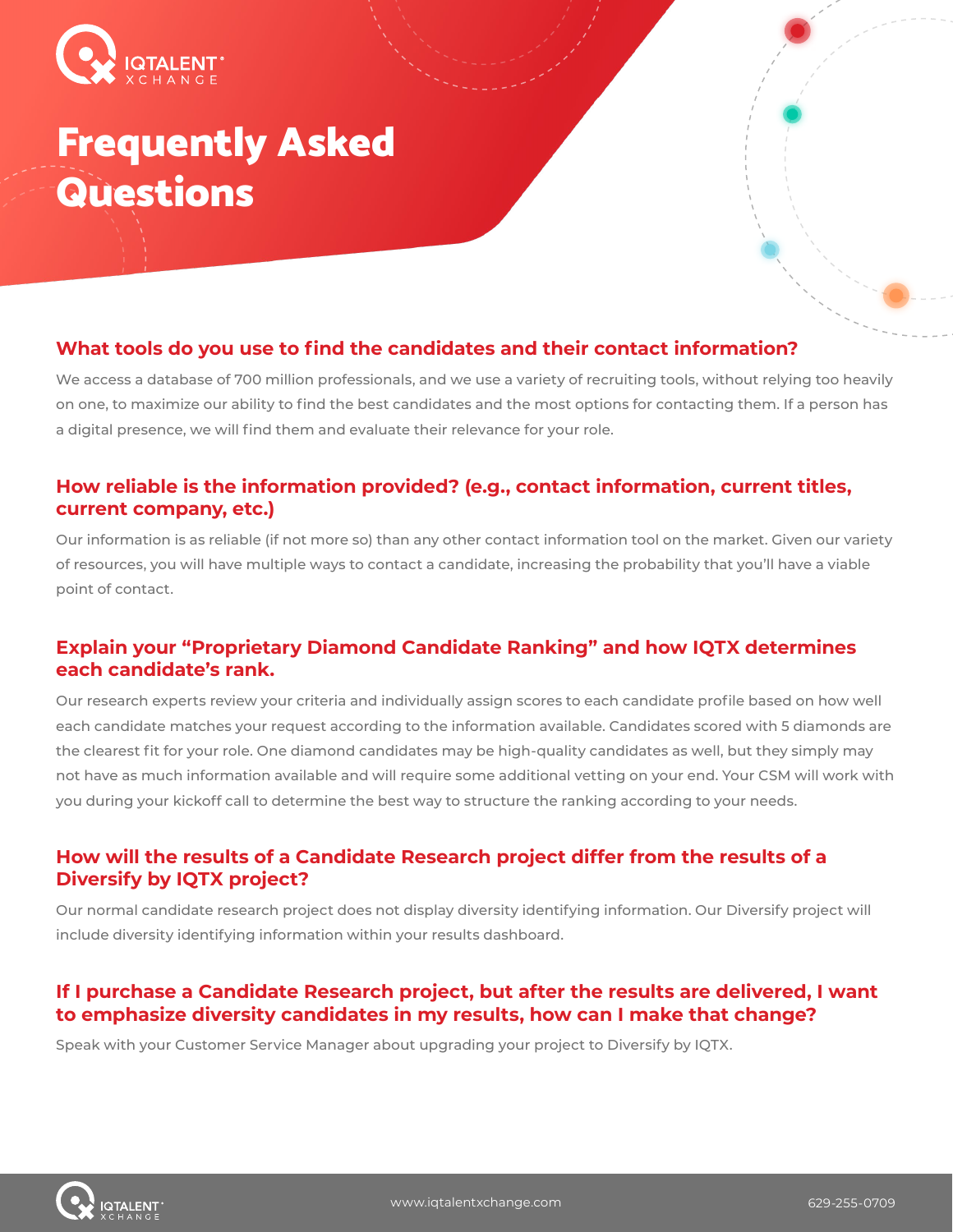# **How do I know that these candidates will be interested in the role?**

**Research Projects:** You don't! That's up to you to figure out. We find the top passive candidates that match your job description and provide their contact data. You take over the outreach from there.

If you'd like to know the candidates' interest levels before continuing your in-house outreach, consider an engagement with [IQTalent Partners,](https://www.iqtalentpartners.com/) our professional services division.

With [candidate sourcing](https://www.iqtalentpartners.com/candidate-sourcing/) through IQTalent Partners, we work seamlessly with your internal recruiting team to gauge interest and feedback from your top candidates. Our sourcing is on-demand and billed by the hour, so you will only pay for the sourcing hours you use.

**Not ready to engage in full-service sourcing, but still need some help? Check out our excellent candidate outreach resources on our [blog.](https://blog.iqtalentpartners.com/)**

## **What should I do if I want to input specific industries vs. companies?**

You can do that! Our input form allows you to input custom data, so you can either include that information in the job description text or simply type the industries into the "companies" field.

Target Companies financial services 8 ecommerce 8 List any companies whose employees you'd like to target for this role. Your search will not be exclusive to these companies, but these candidates will be prioritized.

# **What if I have a target list of companies already generated?**

Enter the target companies in the same field shown above. Additionally, you will receive a confirmation email once your role is submitted — please reply to that email and include the companies you'd like to target. Our team will take it from there.

## **Can I meet with your team to discuss more details about the role?**

Absolutely. This is a standard part of our process. You will receive an email after you have submitted your job description requesting you to schedule a call with your Customer Success Manager.

# **What if I need to go back and edit something about the role?**

Once you have submitted the role, you will no longer be able to edit it yourself. However, as soon as you submit the role, you will receive an email. Simply reply to that email, and we will add it from our end. You may also edit the role during your kickoff call with your CSM.

After the role is "Active," we can still edit your role. Reply to the email that you will have received when the role was moved to Active, and let us know what changes need to be made. You can also hit the "Email Us" button on your dashboard. We'll work with you to update the job description and other details. However, the amount of work that's already been done on your project will determine if we need more time to complete the project.

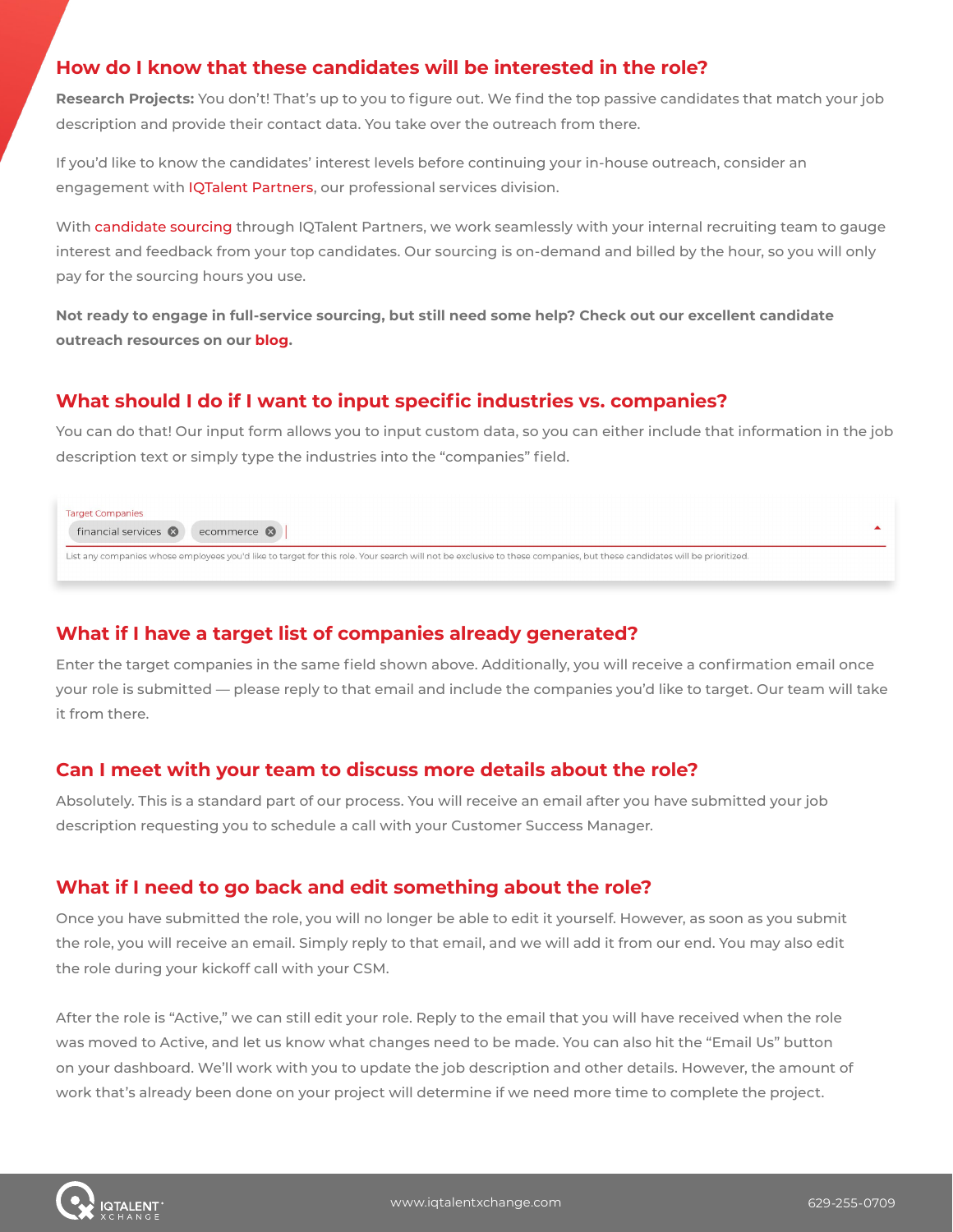# **What if I have created a role, but I am not ready to start my project yet?**

No problem! We will save it as a draft for you, and you can submit it to us whenever you are ready. Payment is not due until the job is submitted.

|  | $\bm{\odot}$               | Sr. Java Developer              | Research | Completed |
|--|----------------------------|---------------------------------|----------|-----------|
|  | $\bullet$<br>$\rightarrow$ | Sr. Manager Talent Acquistition | Research | Draft     |
|  | Submit Job                 |                                 |          |           |

## **How will I know when my research project is complete?**

You will receive an email when your initial results are ready to be viewed. Within 2-4 days, you will receive a second email indicating that the research project is complete. At that time, you will see on your IQTX dashboard that the role will be reflected as "Completed." You can click on the VIEW icon to see your results at any time.



# **Can I export the results into my own system?**

Yes, this is your data now. Click the "export" button on the role's page, and initiate a CSV download with all of the candidate information.

|      | Candidate List |                     |                    |          |                     |                  |                    | <b>EXPORT</b>    |       |
|------|----------------|---------------------|--------------------|----------|---------------------|------------------|--------------------|------------------|-------|
| Name | Ranking        | Current<br>Position | Current<br>Company | Location | LinkedIn<br>Profile | Primary<br>Email | <b>Other Email</b> | Primary<br>Phone | Other |

# **How do I know that I will get high-quality results?**

Our team has over 100 years of combined experience. We know that we do this better than anyone else and can prove it. We use cutting edge tools and nuanced expertise to deliver top tier results across all industries and functions. If you're not happy, we'll make it right.

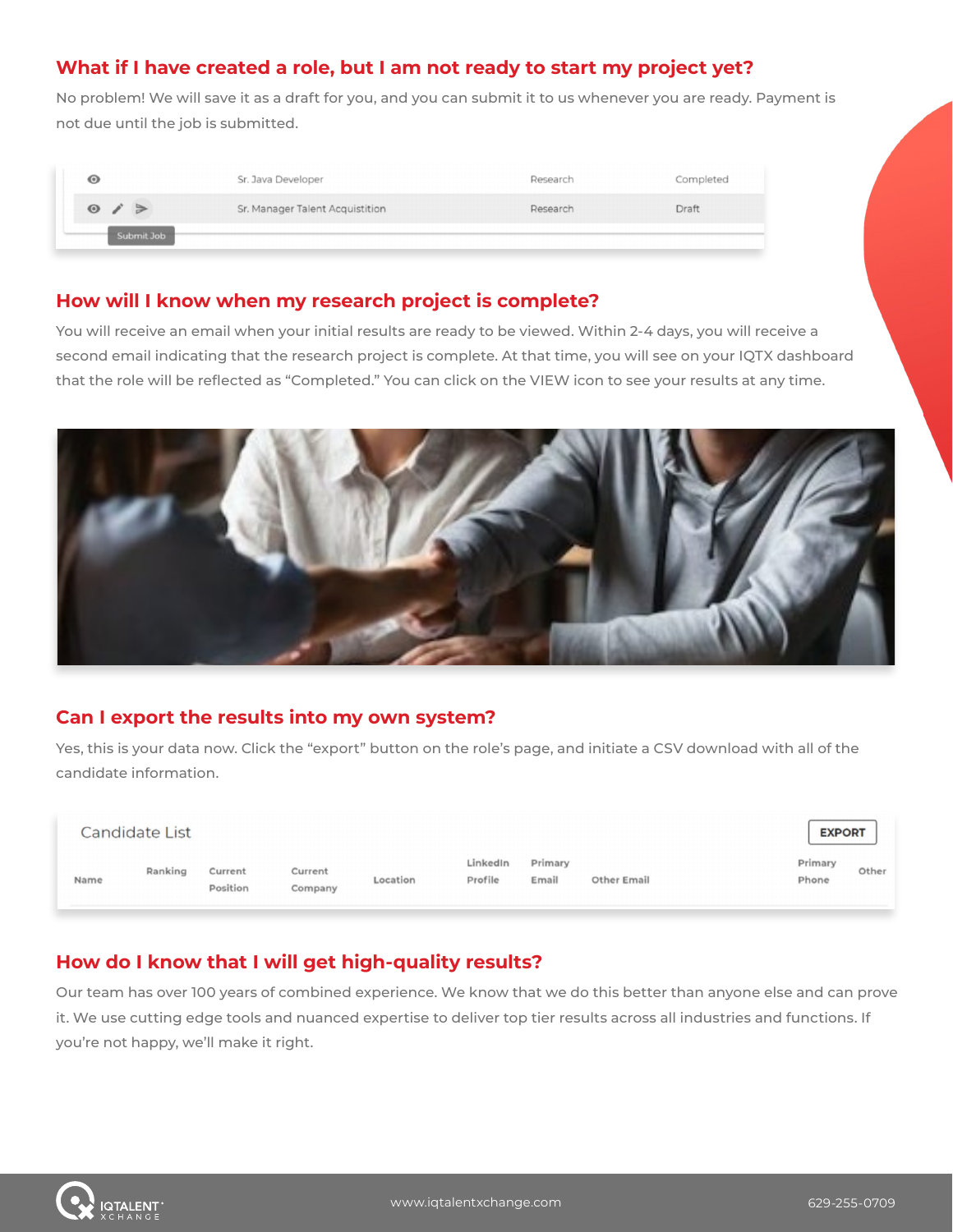#### **How long can I access my results?**

Your results belong to you forever. The role and results never deactivate. If you ever have trouble accessing the platform, reach out, and we'll take care of it.

## **How do I know that the results returned by IQTX will not be redundant to the research that I've already done?**

If you want to make sure we do not duplicate any work you've already finished, please send us your research list (by replying directly to your confirmation email), and we'll make sure not to include any of those people in your results. We won't do anything with your research list, and we will delete it once your project is returned. We can only guarantee that we'll be able to identify new candidates for your project if you provide us your current research.

However, we've also found that the results can be valuable to teams that think they may have exhausted a search and want to validate that they have mapped the entire market. We'll back you up to your hiring manager and provide a "double-check!"

#### **What if I want to map out a population?** (e.g., Find all CFOs at top SaaS companies)

Reach out to us at [iqtx@iqtalentpartners.com](mailto:iqtx%40iqtalentpartners.com?subject=) to see which option would be best for you. General research project results are capped at 250 candidates. A standard research project may not be sufficient for your needs. We'd be happy to work with you to find the best fit.

#### **When do my credits expire?**

Credits expire in 12 months. For example, if you purchase the discounted 3 Research Project Bundle, you have 3 credits of research. You will need to use those credits for 3 different candidate research projects within the next 12 months. Remember, we deliver the results within 3 to 5 business days, so you will be able to use the credits quickly.

## **How do I ask for details not available to me with a standard IQTX research project?**

(e.g., I want more information returned than email/phone number, such as a company website; I want to share a spreadsheet)?

Simply reply directly to your confirmation email or send us a message from your dashboard ('email us' button). We will figure out how to best serve your request. Your Customer Success Manager is always available to assist you with special requests.

 $\blacksquare$  EMAIL US

# **How do I reach out to candidates identified by the IQTX team?**

That's up to you! We provide at least one way (and usually more!) to reach out to each candidate, whether through a website (such as LinkedIn or GitHub), email, or phone number. We also have some [great resources on our website](https://www.iqtalentxchange.com/resource-library/) that can help you with candidate outreach.

If you realize you don't have the internal bandwidth for timely outreach, consider using our [on-demand sourcing](https://www.iqtalentpartners.com/candidate-sourcing/) services available through our professional services division, IQTalent Partners. Speak with your Customer Service Manager, and he can assist you in getting started.